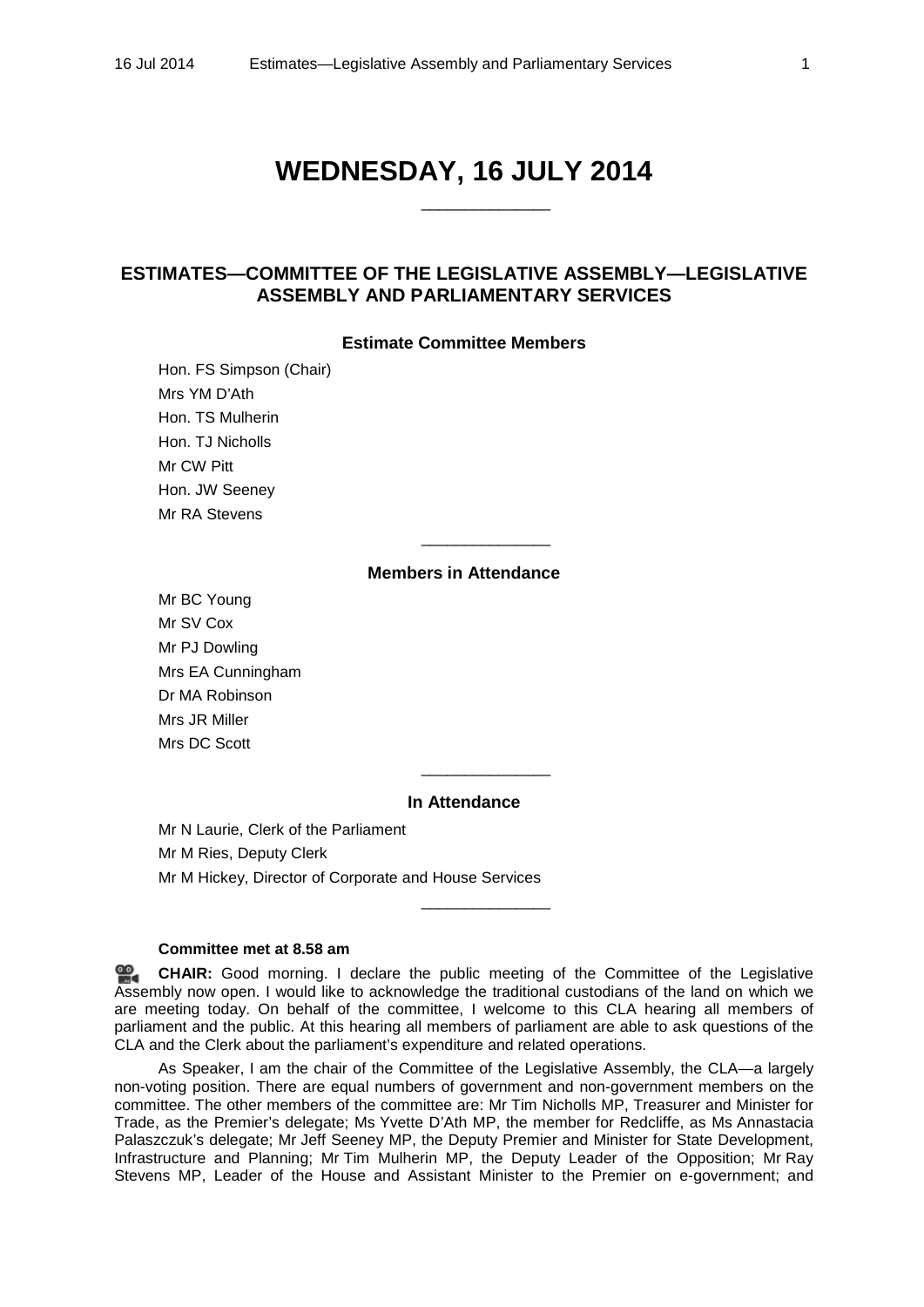Mr Curtis Pitt MP, the Manager of Opposition Business. We are also joined at the table by the Clerk of the Parliament, Neil Laurie; the Deputy Clerk, Michael Ries; and the Manager of Corporate Services, Michael Hickey.

I am delighted to table a Speaker's report for members to provide an overview of the last 12 months in my role as Speaker and the direction for this current financial year, 2014-15. I have been focused on keeping parliament positioned for the people, on providing continuous improvement in what we do and how we do it and on growing substantial relationships.

Intentionally positioning the Queensland parliament to engage with the people of Queensland has been achieved in part through education, invitation and thought leadership to prompt deeper conversations about why democracy matters. The 2014 Lowy Institute poll found that just 42 per cent of young Australians aged between 18 and 29 believe that democracy is preferable to any other kind of government. That is a concern but not surprising when you consider that what people do not understand they do not value and what people do not value they do not protect or promote. There are more details in the report, which I trust you will take a few moments to read.

In relation to media coverage for today's hearing, the committee has resolved to allow television coverage and still photography until the end of the chair's opening statement, after which time the media may use the parliament's in-house feed provided. The committee has also agreed to the live broadcast of the hearing via the Parliamentary Service's website and to receivers throughout the parliamentary precinct.

At this meeting the committee will take questions from any member of the Legislative Assembly in relation to the proposed expenditure contained in the Appropriation (Parliament) Bill 2014 for the Legislative Assembly and the Parliamentary Service. The proceedings today are lawful proceedings subject to the standing rules and orders of the parliament. As such, I remind all visitors that any person admitted to this hearing may be excluded in accordance with standing order 208. I ask that mobile phones or pages be either switched off or switched to silent mode.

I now declare the expenditure for the Legislative Assembly and the Parliamentary Service open for examination. The question before the committee is—

That the proposed expenditure be agreed to.

Can members wishing to ask questions come forward to the microphone and state their name for Hansard. Once members have finished asking questions, can they please move back to the gallery to allow other members to come forward.

I remind the media that, in terms of the resolution of the committee, they are to refrain from taking photographs now as that is the end of my statement. I call the member for Redlands.

**Mr Dowling:** Good morning Madam Speaker and members of the committee. The CLA has had an oversight role with respect to the parliamentary committee system since the reforms of 2011. What have been the outcomes in terms of engagement with stakeholders and recommendations accepted by the government in this 54th parliament?

**CHAIR:** I am going to ask the Clerk to respond in terms of how the implementation of these recommendations has proceeded. I call the Clerk.

**Mr Laurie:** As a gauge of the level of consultation undertaken during 2013-14, portfolio committees have received and considered 2,183 written submissions for their inquiries. Over this period committees also examined at their hearings and briefings a total of 654 public servants and similar officers, 303 representatives of peak bodies, 188 representatives of other groups and 128 individual members of the community.

Overall figures for the current parliament are 4,760 written submissions received, with committees examining a total of 1,209 public servants, 540 peak body representatives, 451 representatives of other bodies and 234 individual members of the community. The number of bills examined by committees was 85 in 2013-14 and 83 in the period from May 2012 to June 2013. That is a total of 168 bills for the current parliament. The number of bills for each of these two separate periods is an increase of around 40 per cent on the 57 bills examined by committees in 2011-12.

In 2013-14, portfolio committees made 442 recommendations other than that the bills be passed. They have to formally recommend whether or not a bill be passed. They have made 442 additional recommendations. There were 124 for legislative amendment and 318 other recommendations. They may be things related to such as implementation or other related issues.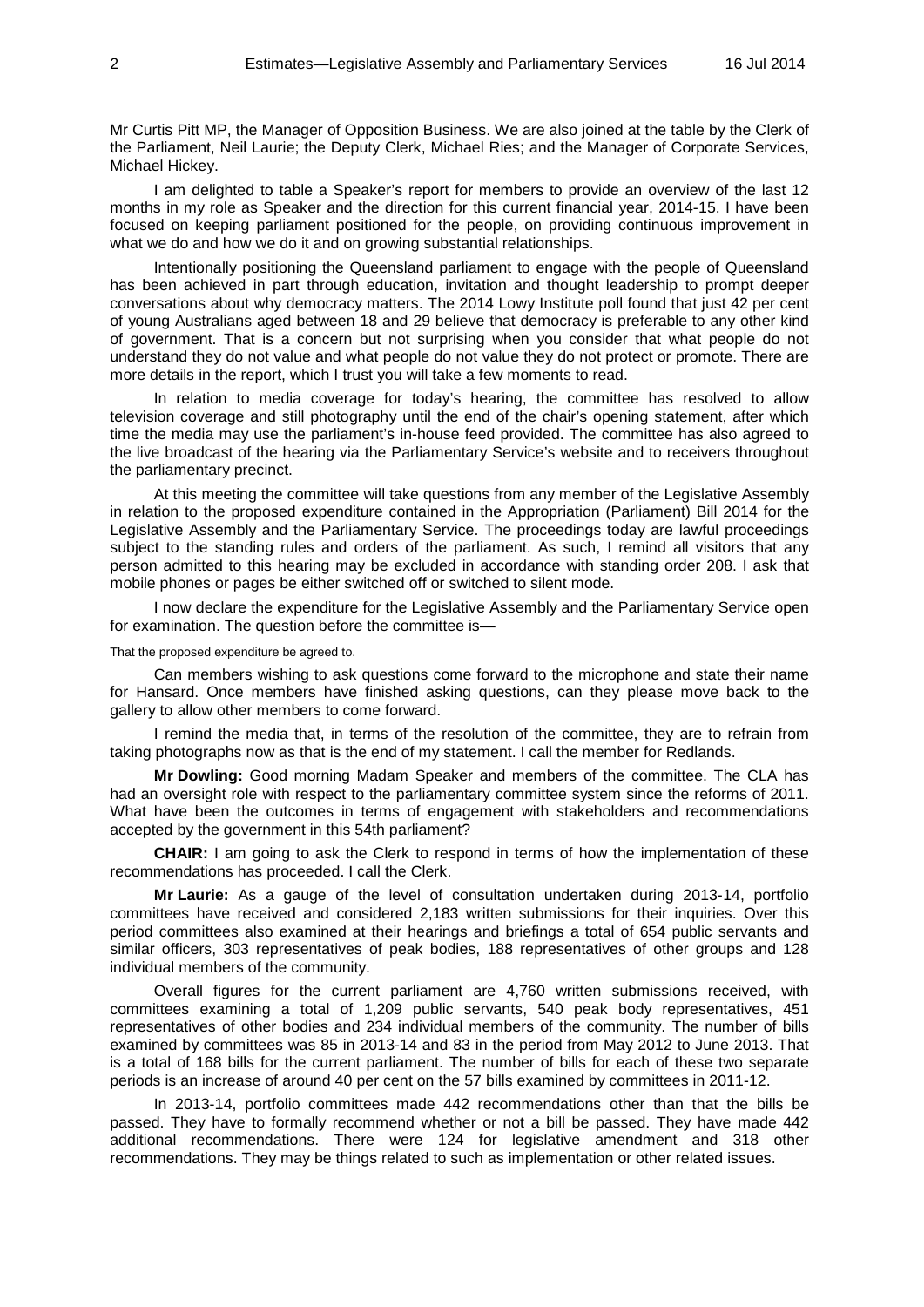The figures for the period between May 2012 and June 2013 were 521 recommendations other than that the bill be passed—176 for legislative amendment and 345 other recommendations. For 2013-14, of the bills referred to portfolio committees that have been finalised, a total of 198 recommendations were made for legislative amendment or other amendment. Of those 198 recommendations, a total of 127 or 64 per cent were accepted by government. That is, 64 per cent of the recommendations were actually accepted and affected the bill somehow. Some 97 of those were recommendations for legislative amendment. Of these 43 or 44 per cent were accepted. Of the 101 other recommendations, 84 or 83 per cent were accepted by government.

By way of comparison, of the bills referred to the portfolio committees from May 2012 to June 2013 that had been finalised in that period, a total of 221 recommendations were made for legislative amendment or other. Of those 221 recommendations a total of 130 or 62 per cent were accepted by government. Of the 130 recommendations for legislative amendments, 62 or 47 per cent were accepted. Of the 91 other recommendations, 76 or 83 per cent were accepted by government.

I think that these figures demonstrate that the recommendations by portfolio committees are being taken on board by government and there are responses to these recommendations that are, in the main, positive.

**Mr Cox:** As a first term MP, I was wondering whether the operation of the committee system has had an impact on the length of time spent on debate in the assembly?

**CHAIR:** As that relates to statistics kept on the amount of debate time, I will ask the Clerk to answer that question.

**Mr Laurie:** Since the inception of the portfolio committee system in August 2011, the average number of hours in a sitting day has been 11.1 in 2011, 10.34 in 2012, 11.02 in 2013 and 11.05 in 2014 so far. These average hours in a sitting day are less than the immediate three years prior of 11.44 in 2008, 12.18 in 2009 and 12.03 in 2010.

However, it needs to be acknowledged that since the introduction of the new committee system in August 2011, the House has not sat on Wednesday mornings of sitting weeks. They have been dedicated to committee business. This would have also contributed to the reduced sitting hours. I emphasise that we are talking about quantitative hours in this answer. We are not actually talking about the quality of debate that has been affected.

**Mrs Cunningham:** Page 2 of the CLA's SDS talks about variations in service area staffing levels that are operationally appropriate to the Parliamentary Service and staff. I am sure you would agree that job security is something that is important, not only for the families of the people working here but also for the peace of mind of the people working here. Is there any intention to alter substantially the number of positions at the parliament? Can those people who have full-time jobs feel secure in those jobs or is there an intention for increased casualisation?

**CHAIR:** As the Clerk is the CEO of the Parliamentary Service, I will ask the Clerk to answer that question.

**Mr Laurie:** I think the short answer to that, Mrs Cunningham, is yes, from my perspective anyway. We did go through a period, along with the rest of government, when there were cuts to the Parliamentary Service. That was about two years ago. We have been through that. We implemented whatever we were going to do in a quick way back then and then moved on. The assurance that I gave the staff was that we would deal with those matters quickly and move on as far as possible. Certainly we have had no other sort of separations during the year. I think there will always be some scope for variations in work areas and some movement around, but there is no intention for any wholesale VERs or anything of that nature.

**Mrs Miller:** My question is to the Clerk. I refer to the SDS page 2 which relates to supporting the business needs of the parliament. I draw the Clerk's attention specifically to the Criminal Law Amendment (Public Interest Declarations) Amendment Bill 2013. This bill was introduced on Wednesday, 16 October 2013 with a seven minute speech from the Attorney-General. Then there was a 42 minute debate and subsequent division over the urgency motion that accompanied that bill. Then there was a second reading debate on Thursday, 17 October, which started at midnight and went for two hours and seven minutes.

Can the Clerk provide an estimate on the cost of these activities for a law that was ultimately ruled invalid by the Court of Appeal? By the costs I mean, the costs of the Table Office staff, the costs of attendants, the cost of the overtime for parliamentary staff as well as the cost of security, particularly in relation to that bill?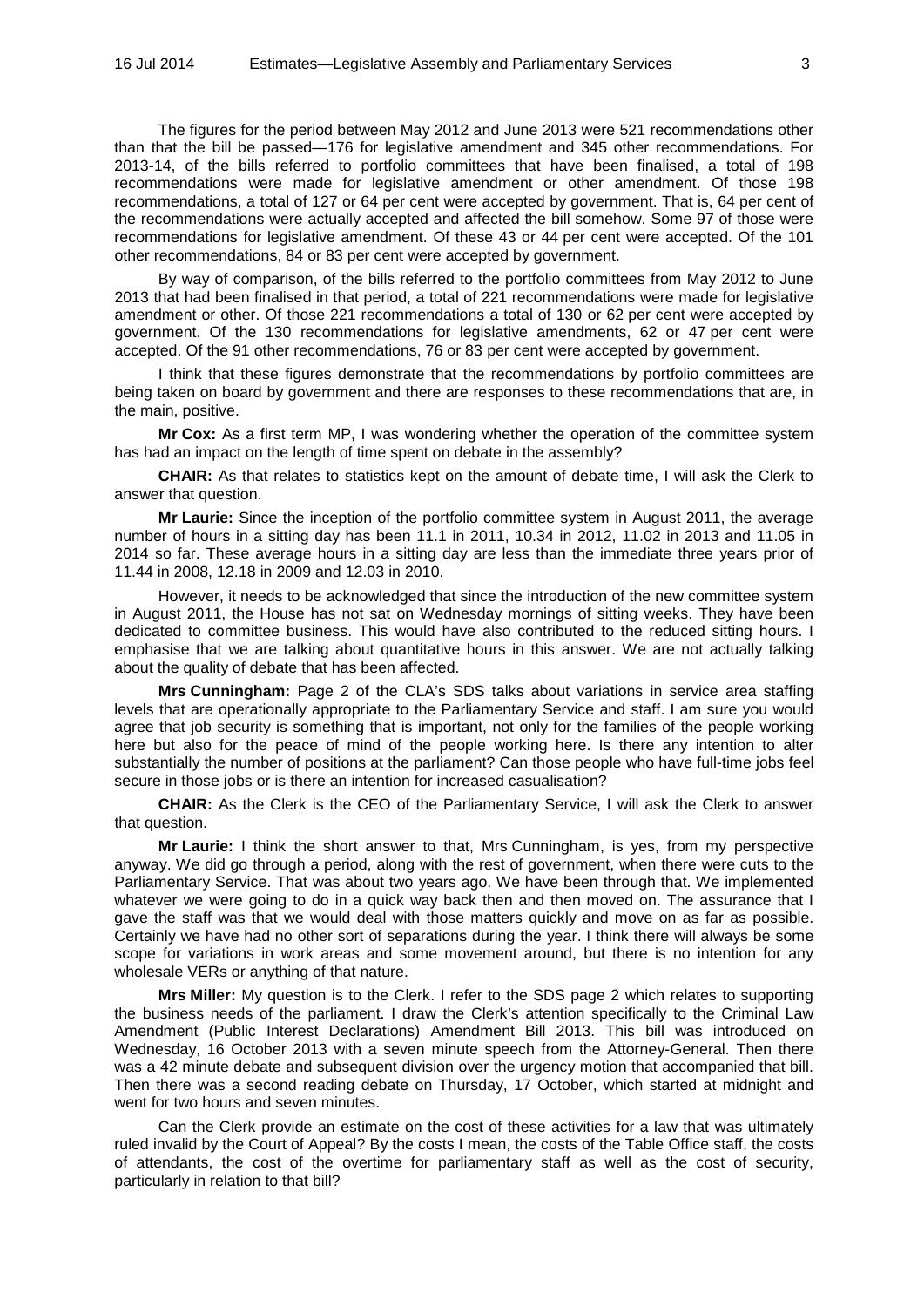**Mr Laurie:** Not off hand, I cannot.

**Mrs Miller:** I am happy for that to be taken on notice?

**CHAIR:** I will allow the Clerk to respond.

**Mr Laurie:** I could go through the exercise of working out how much an hour it costs us to sit, but, to be honest with you, most of those figures are difficult to determine, in any event. For example, the people who work in the Table Office, at the table and some of the attendants are full-time staff so they are on full-time wages. Very few of them get overtime. The deal is that when the House sits the House sits and those people are there.

I am happy enough to provide a notional figure as to how much it costs for every hour of sitting of the House or something of that nature. I do not know if that is actually going to address your question because they are fairly arbitrary type figures.

**Mrs Miller:** I am happy for there to be a cost estimate, through you, Madam Speaker, particularly in relation to that bill.

**Mr Laurie:** I am certainly happy enough to provide a global figure on the operation of those areas that you are talking about and how many hours a week we sit. I emphasise that I do not want it in anyway to be misleading. For example, I spend a lot of time on things outside of the sittings of the House. Just because we sit extra on a particular bill does not necessarily mean it is costing the state anything.

#### **Mrs Miller:** I am aware.

**CHAIR:** We will move onto the next question.

**Mr Young:** Is there any evidence that the internet broadcast of committee meetings are being accessed by the general public?

**CHAIR:** Thank you very much for that question, member for Keppel. Before I ask for the specific statistics from the Clerk, I point out that I think this has been one of the areas of tremendous achievement of our Parliamentary Service staff. We need to acknowledge the work that they have done, even yesterday with the public hearings and the demand to have access to online hearings through the website and also external broadcast. There has been quite an uptake in this. It is quite an exciting way of opening up the parliament and opening up our parliamentary committees and their hearings to be accessible as possible. I ask the Clerk if he can provide the specific figures.

**Mr Laurie:** In the 2013-14 year, a large number of our clients accessed either the live broadcasts or the archived copies of the broadcasts. In total, both of those were accessed 82,824 times. The breakup of those hits on the website is as follows: live chamber broadcasts—this is the broadcasting of the Legislative Assembly itself—35,449; archived chamber broadcasts, 10,827; live audio chamber broadcasts—this is the audio only—5,224; committee live broadcasts, 23,986; and committee archived broadcasts, 7,338. As Madam Speaker alluded to just yesterday when we had the estimates process, I am going off memory here but I think it was both the health committee and the legal committee, because they were being done through a different feed, where there were about 400 to 500 concurrent users looking at those and we had to increase capacity to allow more people to access that yesterday.

## **CHAIR:** Member for Cleveland?

**Dr Robinson:** My question to Madam Speaker refers to page 2 of the SDS of the Parliamentary Services, which states that one of the major goals is to promote the institution of parliament and raise community awareness and understanding of its important role and functions. Madam Speaker, on various occasions you have referred to the work that you have been doing in community engagement about parliamentary democracy and civics. Can you inform us what kinds of activities have been undertaken?

**CHAIR:** Thank you, member for Cleveland. I would be delighted to discuss what we are doing in that space and to acknowledge, also, the outstanding work of our community engagement and our Parliamentary Services staff. In cooperation with the community engagement staff, the Office of Speaker has launched a series of signature events and initiatives to seek to open up the parliament as much as possible to everyday Queenslanders. At the function for the Queensland Inspiring Women Speaker's Awards, women from throughout Queensland came in, hosted by their local members of parliament and nominated by members of parliament from across the political spectrum. It was a sell-out event. We have had two of those now. We could double the numbers if we had the space. Unfortunately, our function rooms are not that functional. It has been very successful. In the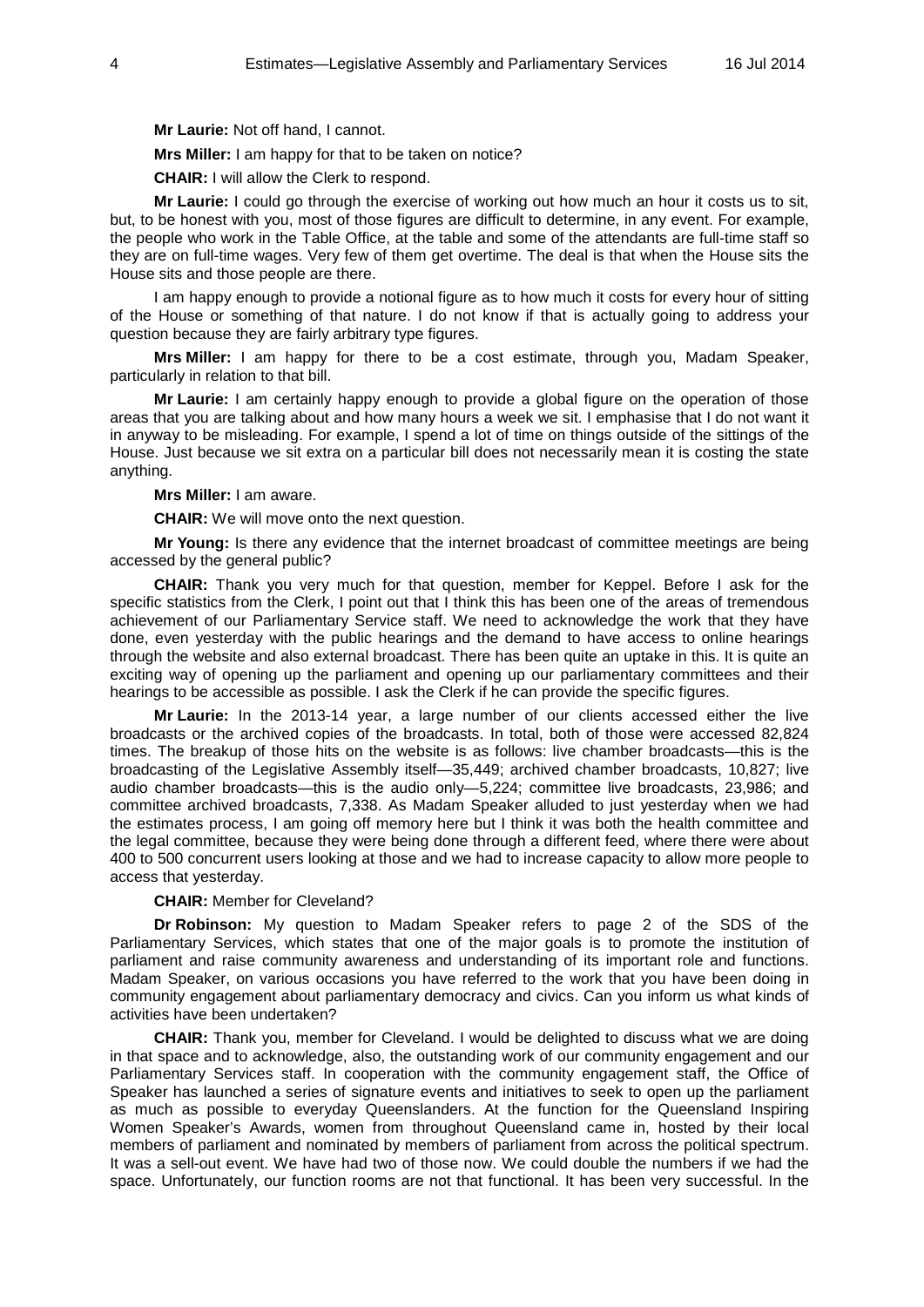next month we will be having future leaders' lunches with young students also brought in by their members. We have some facilitation costs in setting those up, with the audiovisual. As I mentioned, the function rooms are not that functional. There are a lot of blind spots. The beauty is that it is about members of the public having access to the parliament. There are all the engagement tools with the youth parliaments that are run with community engagement, which are outstanding. They move throughout the regions. In addition, there are the seniors' concerts and the parliamentary oration, which we launched in the last 12 months. Our inaugural oration was with Sir Leo Hielscher, who has made an outstanding contribution to our state and to the economic history of our state. He was our inaugural speaker. We hosted that here in this chamber. We have also had a twilight toast in Heritage Week to recognise the heritage of this building. We opened it up and had people coming in to listen to guest speakers. We have had a series of those sorts of functions, which are very much about asking how we open this place up and make it as affordable and accessible as possible for people, in cooperation with our members of parliament, because as we know people do love to come here.

I have mentioned the Lowy Institute poll. It is quite disturbing when you consider, if less than 50 per cent of young people in Australia think democracy is the best system, what do they think the alternatives are? We have to have that discussion with people. We have entered into a series of leadership dialogues with young people and taken the opportunity to develop new civic resources, asking how we engage better with another generation. Through leadership dialogues and 'why democracy matters' dinners with young people, there has been tremendous insight and feedback and positive ideas about how they want to contribute. We have launched some videos with those young people able to contribute and speak. I think it is looking at all ways of understanding that democracy is not about delegated responsibility; it is about shared leadership. We all have a responsibility, as members of parliament, not only to promote democracy but also to make it more accessible through access to the parliament and access throughout the regions, understanding that civic engagement requires everyone's involvement to make a democracy work.

There are a lot of great tools and a lot of great work being done here through the parliament. I thank the members who have participated in those particular signature events and who are coming forward with great new ideas as we develop new civic resources for members to use with their students. People do want to be engaged and involved, but we need to make sure that they know how they can do that. Member for Woodridge?

**Mrs Scott:** Thank you. I understand the need for sensitivity regarding security. Without seeking information that would impinge on security arrangements, will the committee provide details of the security improvements to be carried out within the precinct in 2014-15, along with the total forecast expenditure? You might also comment on how this expenditure compares with previous years. What are the plans for expenditure on audiovisual improvements and are they related to security measures?

**CHAIR:** I thank the member for Woodridge. I will shortly ask the Clerk in regard to some of the global figures with the security upgrades. I appreciate that all members of parliament want this place to be as safe as possible. It is a balancing act between having safety and also ensuring that we continue to make it as accessible as possible. As a parliament, we have been fortunate over many years to have had a situation where generally things have been looked after and kept safe. However, as you know, in 2012 I launched an independent security review, in cooperation with Parliamentary Services. There were a number of recommendations in those reports. Yes, there are sensitive issues, but they are being dealt with. I want to thank the CLA and Parliamentary Services as we are seeing those recommendations rolling out. You will notice that new speed stiles are being installed, which will soon become operational.

I will make this comment, before handing to the Clerk: we are fortunate that we have not seen the sort of incidents that have occurred in some other parliaments in Australia and other jurisdictions. Last year we did have a break-in into the Parliamentary Annexe. That is on the public record. Those weaknesses have now been fixed, as they should be. I am aware that the New South Wales parliament spent a substantial amount of money on upgrades. We are fortunate we have not had to spend as much as they have had to, but the money that is being spent here in this parliament is well spent, because I cannot think of anything that is more important than ensuring that members of parliament are safe, their families are safe, the people who visit here are safe and we can know that the parliament can operate without threat or fear of coercion or violence. That is what the people's House is ultimately about, that is, keeping it safe for all who come here. I will now ask the Clerk to please provide some details about some of the elements that we can share publicly, because there will be those things that have to be addressed but because of the nature of security will not be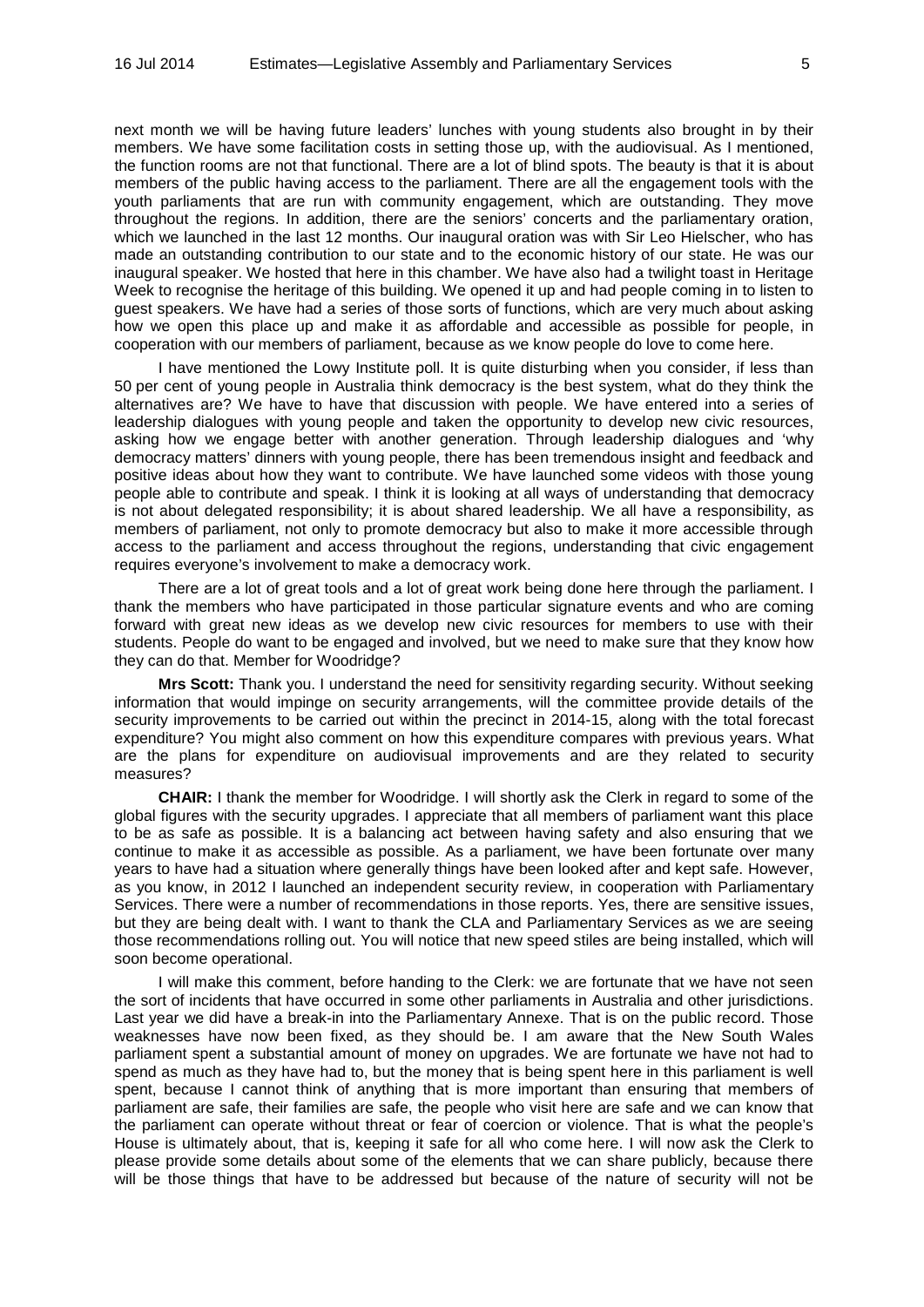necessary drilled down. Quite a comprehensive independent report has driven these particular upgrades. I will ask the Clerk to answer.

**Mr Laurie:** Member for Woodridge, I will be very vague about the specific items, if you like, but I will give you global costs. In 2012-13, there were upgrades to various security access controls. We are talking about an extension of the swipe card, proximity readers and things of that nature. There was an upgrade of some internal cameras and things of that nature. That totalled about \$39,171 in the 2012-13 year. In the 2013-14 year, there were some matters installed which included the new screen in the Legislative Assembly chamber. It also included some extra duress alarms in certain locations throughout the precinct and general, what I would call, access arrangements to various places, whether it be new locks or new locking mechanisms or new access codes, et cetera. The speed stiles have been installed but are not yet operational in the Annexe entry. They will be operational shortly. All those various changes totalled about \$214,458 in the 2013-14 year.

In terms of the upcoming budget, we have some further proximity card matters that are under consideration. General security on the outside, for which we are talking about \$60,000, I will not detail for security reasons. The largest expenditure in upcoming years is a replacement of the existing CCTV cameras on the outside of the building, which will be quite a substantial expense, but it will be rolled out over a number of years. That is both a replacement and an enhancement. Many of the cameras that we have on the external of the building are over 10 years old and are due for replacement anyway. They will be replaced, but they will also be upgraded to a higher standard camera. That will be the most substantial expenditure, but it will be rolled out over a number of years. It was probably a cost that we would have had to incur anyway, when those cameras came up for replacement.

#### **CHAIR:** Member for Thuringowa?

**Mr Cox:** Madam Speaker, you may have already touched on this in answer to a previous question, but as a member of parliament from a regional area, Townsville, and in regards to raising community awareness of the parliament, do the Parliamentary Services have any plans specifically for how you will do this in regional centres? You did touch on it a little before, but maybe you could elaborate a little?

**CHAIR:** I am more than happy to respond to that question, as there are some ongoing programs with enhancements in this area. I think one of the exciting things has been the development of the regional youth parliaments. A number of years ago, this parliament used to go into the regions as a totality. That was quite an amazing exercise. I think it served its purpose for the time. Now what is occurring is that regional youth parliaments are occurring throughout Queensland. We have one in Rockhampton coming up. That is going to be in the locality not far away from the member for Keppel's electorate, with young people coming in from the schools there to participate in that regional youth parliament. They are fantastic. I see how young people step up to the plate. They have an opportunity to have a hands-on experience, but also can get into the question of why. It is not just about the what and the procedures; it is about why these things are important. They will debate issues of importance to them. As they get up and they do that, you can see that the practical opportunity to be involved in these forms of engagement in the regions is terrific.

I am also aware, as other members would be, that one of the challenges with Queensland being so large is that it is costly for a lot of students to visit the parliament. Our welcome mat is always there, but it is costly for them to come here. Therefore, I think taking these regional youth parliaments into our regions is a great initiative and I commend our parliamentary staff for how they facilitate that. We have some excellent educational resources here in our staff. I know from the feedback from teachers, as they go out and engage with upskilling and professional development with the teachers in the regions and deliver these programs, that has been very well received.

Member for Keppel? I hope you will be coming along with your students to the Rockhampton youth parliament?

**Mr Young:** Most definitely. Whilst on the subject of students entering the parliament, we often see students being briefed in the foyer. My question is this: what is the rationale behind that? Do you find that beneficial?

**CHAIR:** This is a great initiative that was put forward by Parliamentary Services staff in regard to the new setup with the chairs and the presentation there with the videos ahead of time. While it would be lovely to have a dedicated space, I think it has been a very practical way of adapting this building. I have noticed not only students having their briefings in that area; a lot of people who come through for tours also will take the opportunity of listening to some of the material there and the pre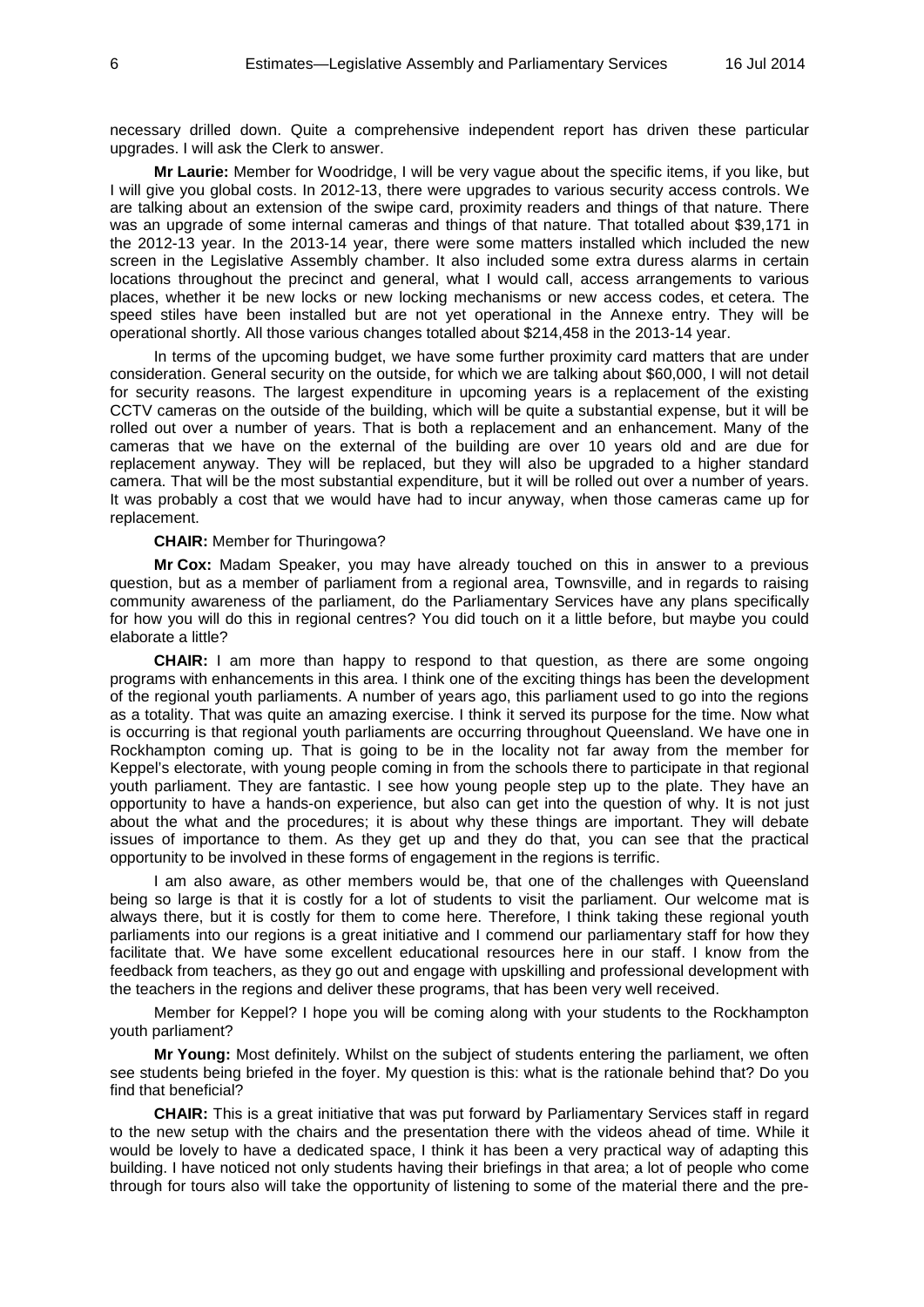briefings from our staff. The number of visits through this place is quite extraordinary and the Clerk might have some specific figures about the level of access. We have seen that, with the engagement tools and using those pre-briefings in that area, it has really added more value to the visit. As I have mentioned, it is not just about the what; it is about the why of democracy. We have this glorious building as well and there is an opportunity to also showcase one of the heritage buildings of this state. Those videos cover everything in respect to some of the key milestones in our democratic history. It is a wonderful way of giving people some greater insights into how our system works and some of the historic events that have occurred in this place.

**Mr Laurie:** Madam Speaker, you wanted some numbers. In 2013-14, there were 428 school tours with 10,972 students. In terms of the number of other tours, there were 536 tours—we are talking predominantly public tours here—with 5,035 visitors. It might be surprising to know that also in terms of people coming onto the precinct there were 679 functions held on the precinct with 26,027 attendees at those functions. In terms of the parliamentary education activities that occur here on site, there were 78 activities with 2,655 attendees.

**CHAIR:** I call the member for Redlands.

**Mr Dowling:** Madam Speaker, I understand that the Parliamentary Library is working on a project to digitise the *Hansard* record. Can you provide any details on this particular project?

**CHAIR:** I would be delighted to. Before we pass on to the greater detail of this, I think it is worthy to shout out the achievements of Hansard in this place because as a more developed democratic state we can take these things for granted. We have neighbours in the Pacific who struggle to have a *Hansard* record, a *Daily Hansard* record, and we have *Hansard* proofs within hours of question time. We have a high regard for the quality of our Hansard. It turns 150 years old this year. That is one of the oldest Hansard services in the world and that is a great achievement for this state. They achieve a very high level of accuracy. They are probably a little kind to us sometimes when they have to make sure the grammar flows—such as when members are in the heat of their discussions and think they are saying certain things and the grammar needs to be perhaps kindly edited. It is an outstanding service that has served our state well. We will shortly be celebrating that 150 year anniversary at a formal function and you will all be invited. We will send out the invites.

It is one of the great institutional functions that we have here that supports our parliament. People often do not think about these things externally, but you have to have a record of proceedings, you have to have records of speeches. These are not only historic but of current importance. It is one of the best services around and one of the oldest services around.

Mr Clerk, with regard to the digitisation of that *Hansard* record, I know that in the early days there was not that record, so there has been a process going through of trying to ensure that we have the old records updated and available online. That has been worked on progressively. I will ask the Clerk to update us in regard to where that project is at. It means that the ancient records of this place will therefore be more accessible in the most modern way through this digitisation project, and that is being launched progressively.

**Mr Laurie:** Since 1990, all of our parliamentary proceedings have been captured and made available in digital form. The digitisation of the retrospective or old *Hansard* has been a focus for a number of years. It has been expedited more recently in preparation for the 150th year celebration of Hansard in August this year. In 2009 the Library in collaboration with the Parliamentary Reporting Services began digitising reports of the Queensland parliamentary proceedings that were first published in the *Moreton Bay Courier* from 1860 to 1863. Completion of that project coincided with the parliament's 150th anniversary. In the same period, the University of Queensland sponsored a project to digitise Queensland *Hansard* from 1980 to 1990.

Since 2012-13, the Library has progressively digitised and published the remaining retrospective volumes of Queensland *Hansard* series from 1864 to 1979. This involves 282 volumes with an estimated 250,000 pages. It is anticipated that the complete digitised *Hansard* will be available via the internet site to coincide with the celebrations of the 150th anniversary which will be held in August 2014.

Madam Speaker mentioned that Queensland Hansard is one of the oldest in the world. Our research indicates that the Queensland Hansard is in fact the second oldest in the world after that of Nova Scotia. We actually had an official Hansard well before the House of Commons or any other place, except for Nova Scotia. The Library has an ongoing program of digitising valuable and heavily used retrospective publications. After we have finished the *Hansard*, we will finish our other core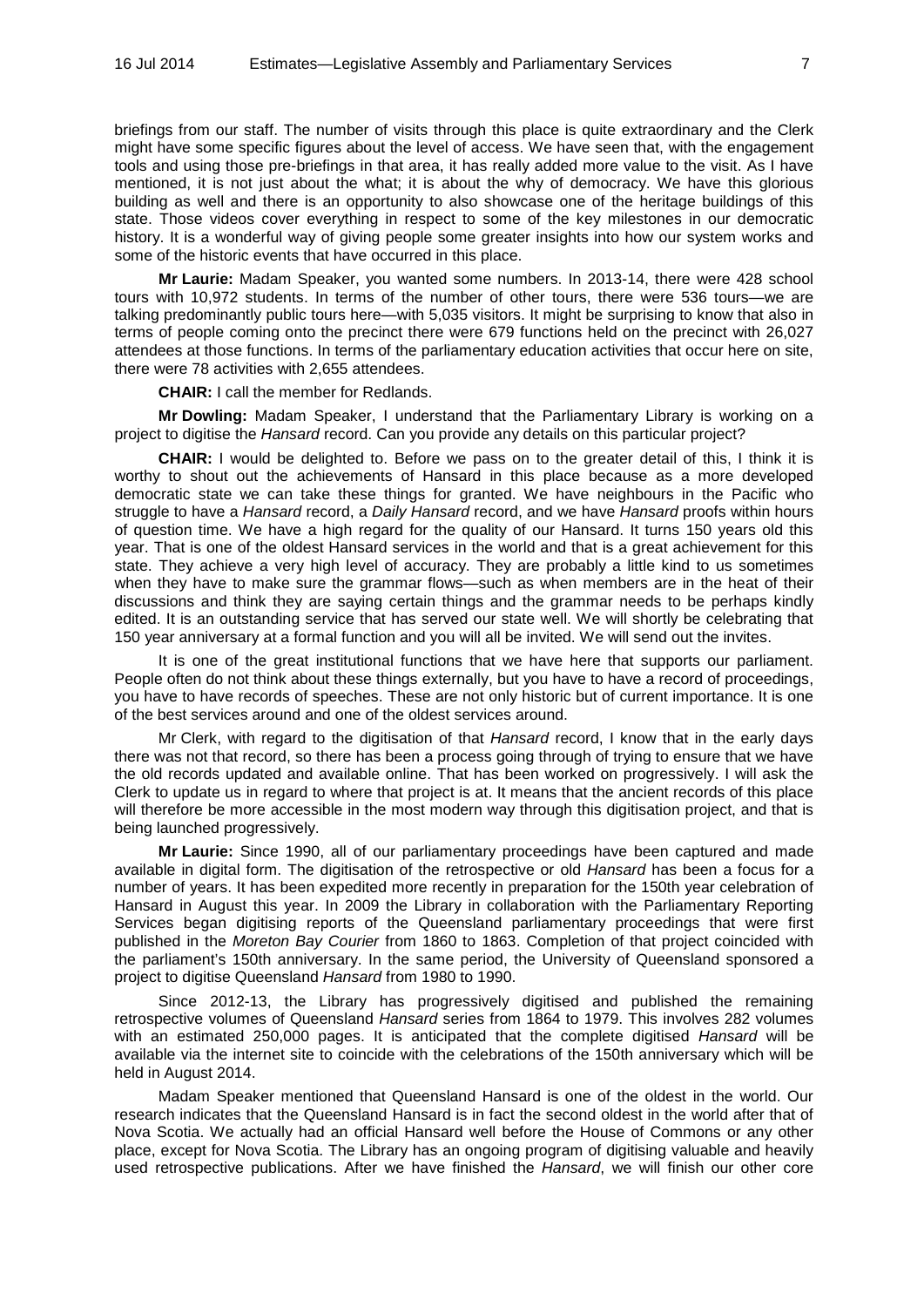parliamentary collections, such as the *Votes and Proceedings*. Our long-term goal is to eventually have everything digitised.

**CHAIR:** I will go to the member for Bundamba and then the member for Gladstone.

**Mrs Miller:** My question is to the Clerk. I refer to page 5 of the SDS which is about expense measures. I have noticed, and many other MPs and staff have noticed, quite a number of vehicles in the car parks that are from contractors. Could you advise us whether or not some functions of the parliament have been opened to contestability—for example, electricity, security, plumbing? Given your comments about security and the fact that the parliament obviously has to be careful about security, I was wondering if you could tell us specifically about, for example, the shower heads being replaced in the parliament. Did that go out to contestability, and what security processes were in place for any people who came into the parliament from outside who replaced those shower heads?

**Mr Laurie:** I should start by saying to the member for Bundamba that, yes, we do have outside contractors who come in to do a range of matters. We have a core staff of our own people, and by 'our own' I also include in that some people who are on contract to us from DPW. However, we also supplement that as the need arises with outside contractors. You would appreciate that there are some things that are far more cost efficient to have somebody from outside do and there are some things that require special skills. For example, in the next little while, there will be the cleaning of the outside of the annexe building which will involve some external high-rise work and we do not have the people with the skills to do that internally so we will contract that out. That will include sometimes things like plumbing.

When it comes to plumbing or anything involving external contractors, there is a process that we go through for giving those people access. That includes in the main where contractors are working in areas of the building that are otherwise private areas—like offices, bedrooms or anything of that nature—they are generally accompanied at all times by security officers of our own security.

**Mrs Miller:** Just as a supplementary, was the replacement of the shower heads undertaken by plumbers from Public Works or was that undertaken by a private firm?

**Mr Laurie:** I understand it was a private contractor. I should have mentioned before that contractors are also photo IDed and they are escorted. I think the shower head replacement was done by private contractors.

**Mrs Miller:** Is the replacement of shower heads a particular skill that the plumbers of Public Works do not have?

**Mr Laurie:** I can ask the Manager of Property Services how many plumbers we have here from DPW; I am not too sure. Generally, if we are doing a rollout of something like that, it is obviously often times more cost effective just to get it done by an outside contractor. I have been told that we have no plumbers on contract here from DPW.

**Mrs Miller:** So there are no plumbers—

**Mr Laurie:** No plumbers.

**Mrs Miller:** On staff here?

**Mr Laurie:** I can tell you who we have now at present in terms of onsite trade staff who are engaged via DPW. We have one polisher who is mainly a foreman position, and we have two carpenters, two electricians and one refrigeration mechanic. When it comes to things like plumbing, we would get somebody external in. I dare say it would be cheaper for us to get that through a private sector contractor than it would be through DPW.

**CHAIR:** We will move to the member for Gladstone.

**Mrs Cunningham:** Can I just say that I also need to commend Hansard. They do a wonderful job, and I would certainly hope that Hansard in its current form will be retained. I would also like to put on the record—and I cannot speak for anyone else because that would be inappropriate—my personal thanks for IT, corporate services, travel, infrastructure services, whatever they are called, Hansard, catering. Everybody who works in this precinct does an amazing job in terms of providing services, and I also mention the manner in which they provide services and the environment that is created by the staff. I think it is important that we acknowledge that—so thank you, everybody.

There is a proposal to upgrade IT services et cetera including computers in the electorate offices. I would have to say—and I have said it publicly in the parliament—that I feel as an Independent that the CLA acts more for the major parties than it does for the minor parties and the Independents. In terms of the changes to capabilities in our electorate offices in particular, will things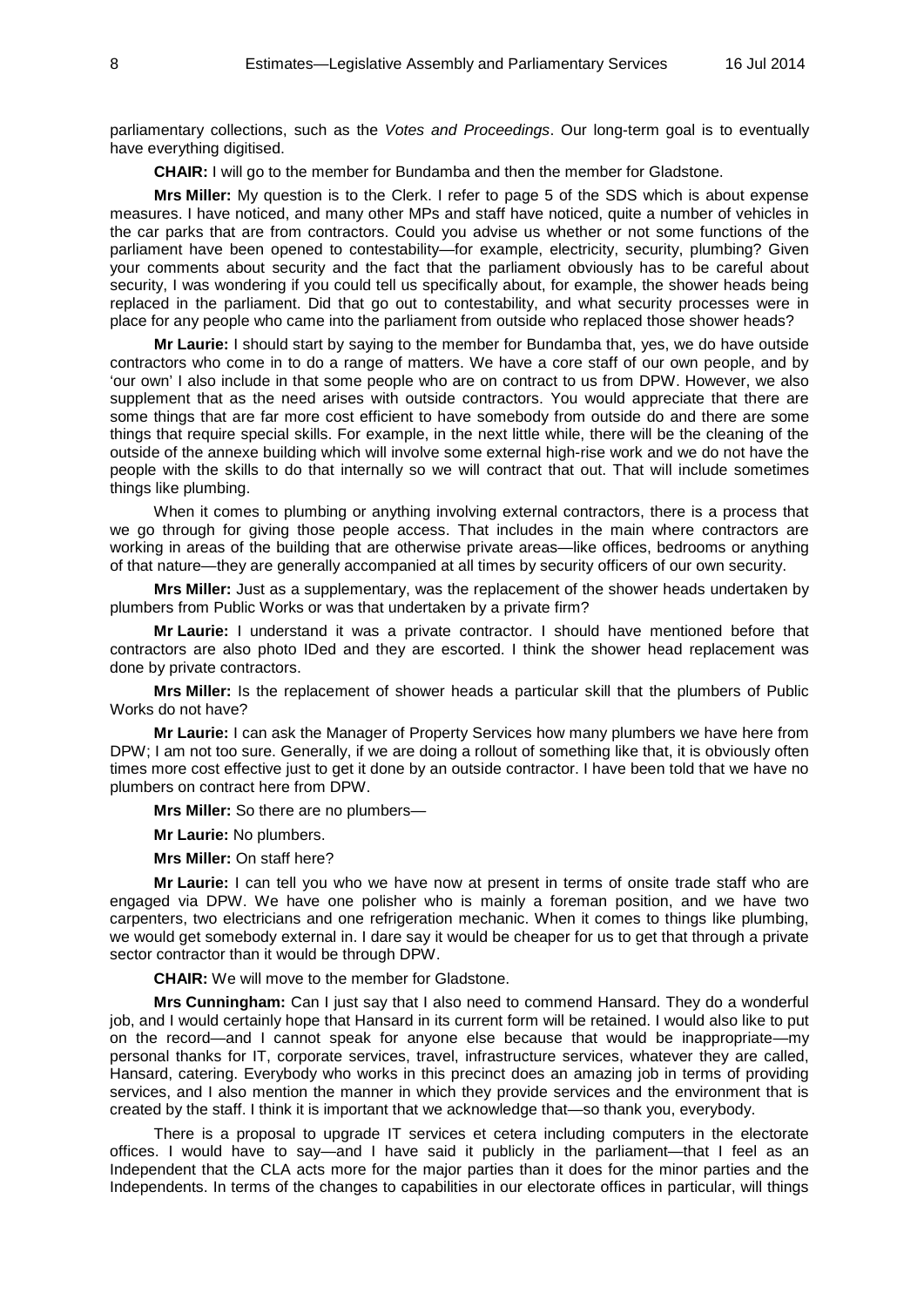like the CMS and the electoral rolls be retained? I know that the political parties have their own recordkeeping on their constituents, but those of us who are not in major parties use those facilities a lot. Is there any intention of the CLA to further disadvantage the Independents?

**CHAIR:** Member for Gladstone, before giving you an update in regard to what will happen with the CMS, I would like to respond and say that there is an awareness with members of the CLA about this issue of the CMS, the constituent management system, the database based on the electoral roll, for those who do not have access to some of the systems that, say, the major parties purchase through their parties. This service has been provided historically and a lot of members still depend on it. Even some members of the major parties would prefer to use CMS, but they do have the option of their respective systems—which I think is Feedback for the LNP and Electrac for the ALP. I cannot speak for any other systems that may be out there.

I do know that the old CMS had corrupted. We were finding situations where, because of some of the lack of functionality or problems with updating, errors were creeping in that were of no fault of the staff here. Instead, the errors were because of the clunkiness and the inadequacy of that existing system, and there have been concerns about how to keep it one up to date.

However, I will say from a personal point of view—and I cannot speak for the other members on this—that I believe all members need to have access to an electronic roll. What the format of that is and how that is delivered is something that needs to be considered in terms of how to do that in a way that still meets the needs of all members of parliament. I think it is a tool that members of parliament have a right to have so that they can contact and access their constituents. It must be kept up to date in a way that has integrity, and that was a huge issue with CMS.

I also know that there are a number of parliamentarians who have systems independent of CMS or Feedback and Electrac in regard to their own data management. For myself personally, we have used the Access databank for a number of years that was provided by parliament—it still is and we have modified it to use it as a constituent management system ourselves because we did not actually think the others had that functionality. In regard to what the parliament is doing to look for an alternative to CMS that can suit the needs of those who are not members of major parties, I would like to ask the Clerk to give us an update in regard to that because I think it is a very valid concern and I understand the needs of all members of parliament to have access to that as a tool in their electorates.

**Mr Laurie:** In October 2013 the Parliamentary Service briefed the CLA regarding the management of electorate office and constituent data via the CMS. That briefing canvassed a number of issues including the future of the existing constituent management system, which is used in some electorate offices as a tool for constituent data.

The briefing noted that a consultant engaged by the Parliamentary Service to examine information technology infrastructure had recommended that the Parliamentary Service no longer provide or maintain a CMS. I stress that just because a consultant makes a recommendation to us does not mean that we implement it. ITS management had advised, however, that the current version of CMS is essentially the same design as it was when it was first developed in 2002-03 and, because it is not a web based application, the current system requires complete redevelopment in order to extend its useful life beyond 2014. ITS management also noted that the extent to which a redevelopment is warranted and cost-effective depends upon current and future usage.

After some discussion the committee agreed that before making any decisions there would be consultation. Committee members that were party members would advise their respective party rooms, I would seek the views of the cross-benchers around the CMS and I would also investigate whether there were any viable commercial products that we could perhaps purchase, rather than develop something ourselves.

In February 2014 the CLA was provided with additional information regarding the consultation with the cross-benchers, the commercial alternatives and other options to replace the CMS. The CLA asked for the Parliamentary Service, via ITS, to develop a particular option for further consideration; namely, that ITS develop a simple test system that would allow members to continue to receive the Electoral Commission data—the rolls—and host a new simple system for members to review and download the roll electronically. The system would produce data that could be reused by members and EO staff in products such as Microsoft Excel or Access or download for use in a commercially purchased records management system or CRM system paid for members. ITS is due to demonstrate this system to the CLA at its next scheduled meeting in August. At that time I suppose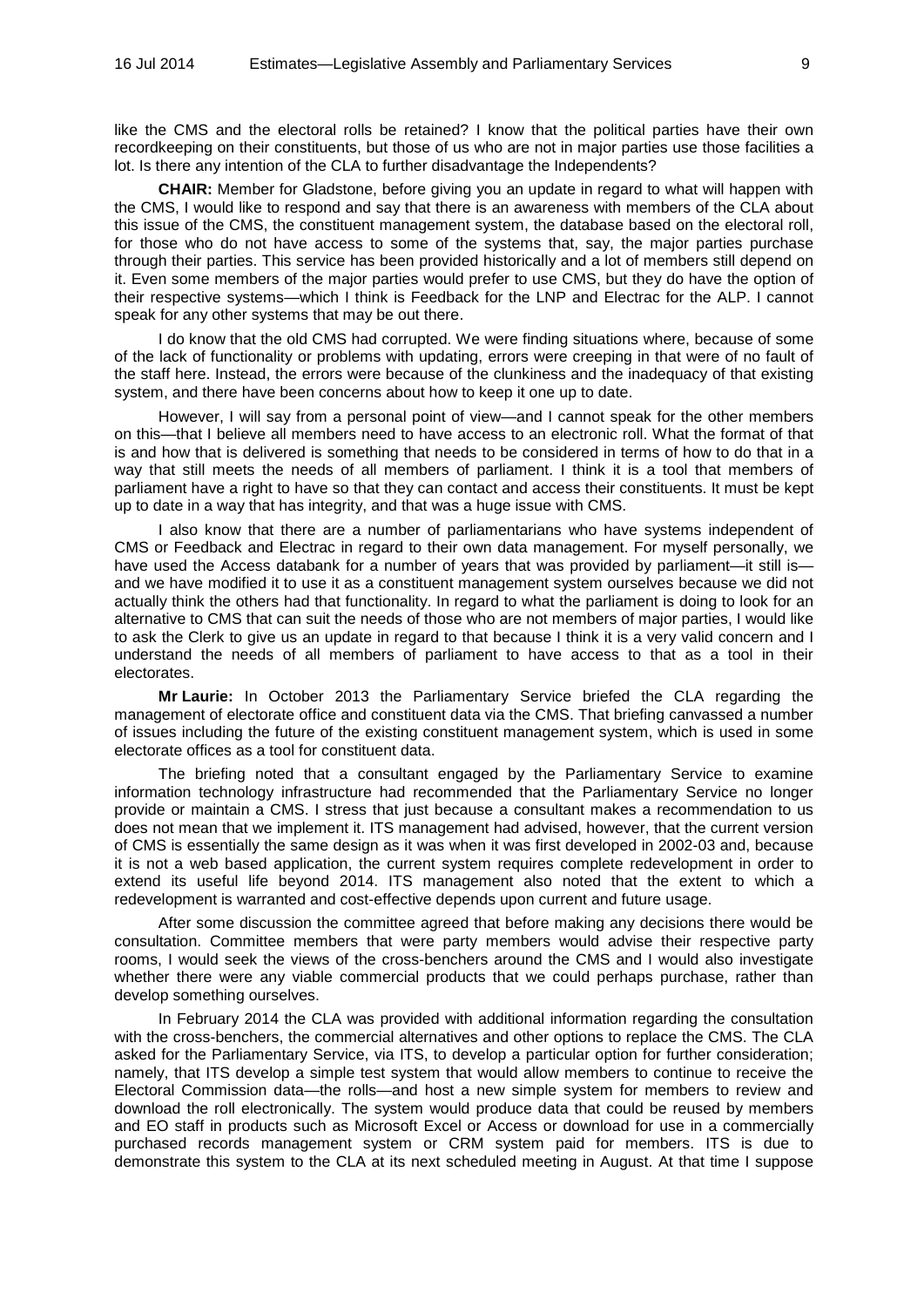we will see what the system looks like from a member's perspective and what, if any, additional matters could be implemented.

I have already had an early look at the system that is being developed by ITS. I can understand it, so it is easy to use. It captures the data from the ECQ. It allows members to search that data by defined parameters—addresses or suburbs or ages; all sorts of things of that nature—and it allows Excel spreadsheets, such as addresses and so on, to be sorted from it. We are going to test the system in front of the members in August, but there is an intention to give members a system whereby they can use that data.

**Mr Young:** Previously we talked about the digitisation of *Hansard*. I understand that there is some work by the library in formulating a database for former members. Can we receive an update on that?

**CHAIR:** This is a chance to also acknowledge our library services and the work they have been doing. As we know, they do a fantastic job with research, but it is making that information as accessible as possible. I will shortly pass to the Clerk. Before I do that, I think the library service is something members hold very dearly. They know that it is a service that provides a lot of very considered research.

There has been a lot of work done over a number of years with regard to making the online resources as accessible as possible. I think they deserve, like Hansard, recognition. As the member for Gladstone acknowledged earlier, there are many parts to the Parliamentary Service and the staff that provide outstanding support, but the library have been doing some really innovative work. I call the Clerk.

**Mr Laurie:** Madam Speaker, this is probably a good example of some of the cross-collaborative work that we do in the Parliamentary Service. The Remember database was recently updated to include profiles on all former members of both the Legislative Council and the Legislative Assembly. The database was a joint project. It was developed in-house by the information management services. The library managed the collection, digitisation and publication of the historical profile of each member and the Parliamentary Reporting Service undertook a significant portion of the data entry of the databases when they were not doing other work.

The library sourced information for each member, primarily from biographical notes written by Duncan Waterson in his publications and biographical profiles written for the *Australian Dictionary of Biography*. Over time the library had also collected some additional hard-copy data on each member, and this was incorporated into the Remember database as the entries were completed.

The database is continually updated with new information. For example, the library is currently undertaking an ancillary project in support of the commemoration of the World War I centenary to identify and publish the war service history of former members. Current and former members are encouraged to contact the library to provide historical profile information. I would really put a bit of a call out there to former members or the families of former members to look at the material that is on the database and to contact us if there is anything that should be on there.

**Mrs Scott:** I am seeking an update on the very long running parliamentary stonework restoration program, which we sometimes hear into the night, and also the internal painting program for 2014-15 and beyond. Are these programs expected to disrupt any of the operations of the parliament? How can we look at reducing that impact?

**CHAIR:** We will get a specific update with regard to the allocations and the progress, but I think we all would love to see the stonework finished. It is an ancient building, and it has been an ongoing task to not only restore but also protect it. They did a great job when they built it, but old buildings need significant maintenance and the stonework is not cheap. It has been a process we are all well aware of because of the physical presence of the workers here with their special skills but also, as you have alluded to, the noise that goes on at various times of the day and night. The work is hopefully going to be expedited, but I will let the Clerk update you with regard to the progress on the stonework and the internal painting, because there have been some significant improvements.

**Mr Laurie:** I started in the Parliamentary Service in July 1993. It was around about the same time as the stonework started here. It is my hope that the stonework is finished before I leave!

**CHAIR:** It is like a cathedral being built.

**Mr Laurie:** It is like a cathedral! It has been going now for 21 years or thereabouts. It commenced in 1993-94 and was originally scheduled for completion in 2013-14. It was scheduled for completion last year; however, because of the many variables associated with the work, it has taken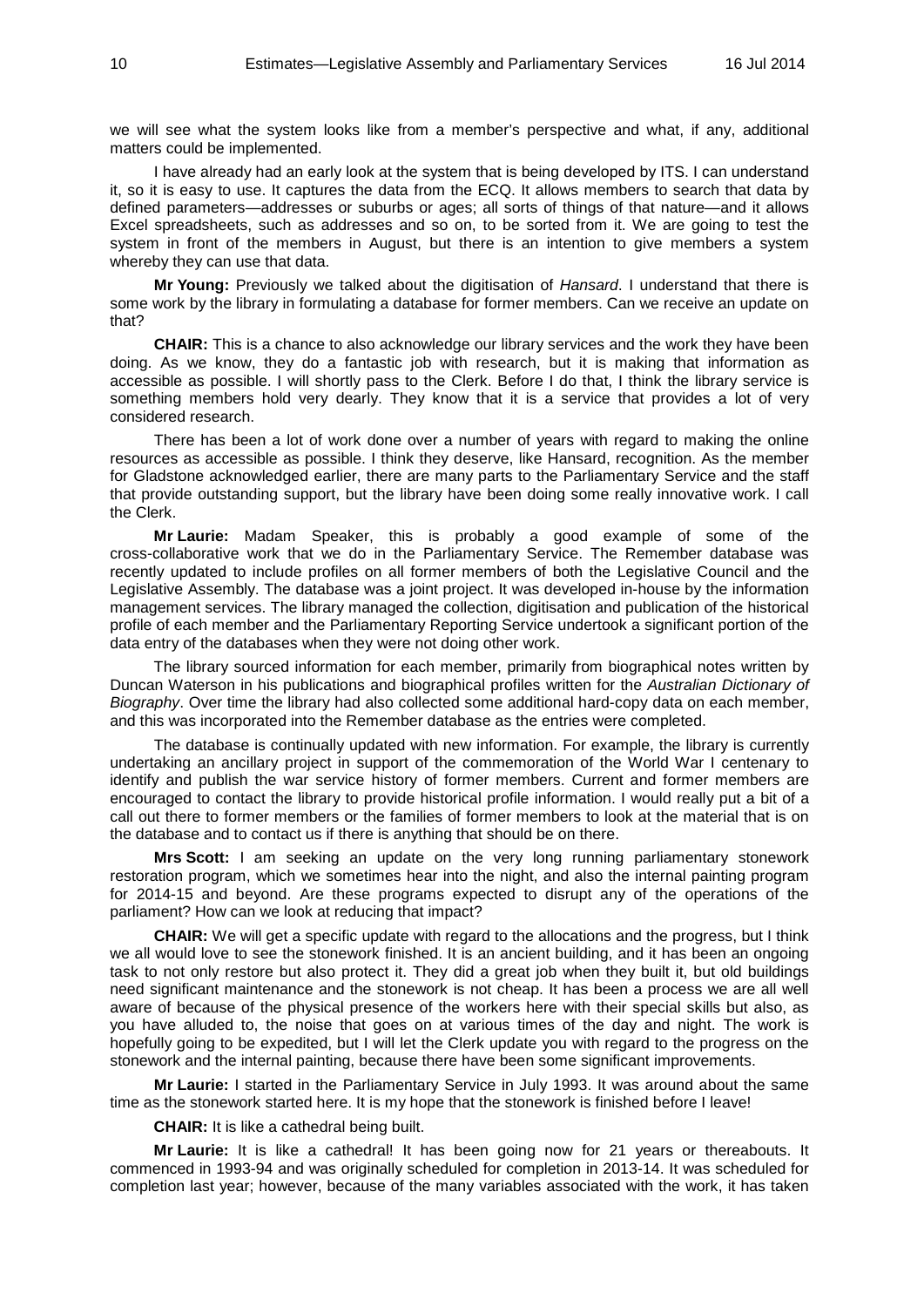longer than originally anticipated. Some of those variables included taking the workers off site to fix other historic buildings, such as courthouses, at various times.

Since its commencement the program has been funded jointly by the parliament and the department of public works. Historically the parliament contributed \$100,000 per annum and DPW contributed about \$700,000. However, since 2009-10 the parliament has progressively increased its contribution to \$400,000 because we want to accelerate it. We want to get it out of the way. As it June 2013, based upon current levels of funding, it has been estimated that the works will be completed in four years at a cost of approximately \$5 million.

Whilst we are seeing the light at the end of the tunnel, if you like, some of the more significant work that has to be done will be pretty disruptive, unfortunately. In particular is the centre tower, where the Victoria stained glass window is. That will be a significant item which could take anywhere up to 21 months. That is likely to be highly disruptive to the Speaker's Green as well. So that will take some time. We also have the George Street wing, Speaker's Green side, to finish. And of course after the building itself is done we have to replace the perimeter fencing, which is in a pretty bad state of repair in places.

However, the CLA determined in 2014 that the parliament will contribute \$1.1 million to progress completion, comprising \$100,000 carried forward from last year, its normal \$400,000 funding and \$600,000 transferred from the electorate office relocation program. Being an election year, it was thought best to transfer that money across to the stonework. It is hoped that DPW will also continue to make its provision towards the program, resulting in a total of \$1.8 million in the year. We think this will shorten the completion time frame by approximately six to 12 months. So the CLA has basically taken a deliberate decision to put more money in to try to get this work finished sooner.

In terms of the internal painting, the project commenced in 2010-11 with \$294,000 per annum allocated over three years. As at 30 June 2014 the status is as follows. In 2010-11, seven rooms were painted. In 2011-12, 15 rooms and two corridors were painted. In 2012-13, 41 rooms, 15 corridors and 17 lobbies were painted. In 2013-14, two rooms, one corridor, the cellar and two strongrooms were painted. Approximately \$332,000 will be carried forward into the 2014-15 year to complete rooms such as the media room, the billiard room, the Deputy Premier's office, the red chamber, the green chamber and the main centre staircase.

In relation to the painting, I should just mention that there is a synergy between the painting and the stonework. We do not want to paint internally until we have finished the external stonework. Some of the problems with the existing paintwork is the moisture that is getting through the stonework in the old, unrepaired areas. For example, we will not paint the centre staircase until we actually finish the main turret. There is no use painting it before we do the stonework because the moisture will intrude. Usually, the painting will follow the stonework. One of the reasons we have not finished the painting is that we are waiting on the stonework.

**Mr Dowling:** I note that through the Commonwealth Parliamentary Association the Queensland parliament is twinned with the parliament of Papua New Guinea. What initiatives are being undertaken with regard to that arrangement?

**CHAIR:** This is one of the ongoing international programs of not just friendship but also practical support to our neighbours. The exciting part of our twinning relationship with Papua New Guinea through the Commonwealth Parliamentary Association is that these are our neighbours. These are our friends. We have shared history. How much more shared history can you have than Papua New Guinea actually barracking for our State of Origin team?

They are an amazing country, but they have also had terrific challenges. There is a great opportunity for us as a Queensland parliament, through this twinning relationship, to really look at how we support each other, particularly as we have that shared history and our parliament has the resources of staff and members who, through their friendship and practical advice, can provide tremendous assistance. There is great opportunity.

Last year we signed a memorandum of agreement with the Papua New Guinea parliament on behalf of the Queensland parliament. I was fortunate to travel to Port Moresby and, with Speaker Zurenuoc of the Papua New Guinea parliament, to sign that memorandum between our two parliaments. The work had been happening already, but that formalised that relationship. It is very humbling when you see how much respect and regard they have for that relationship, for that friendship and also for that practical support.